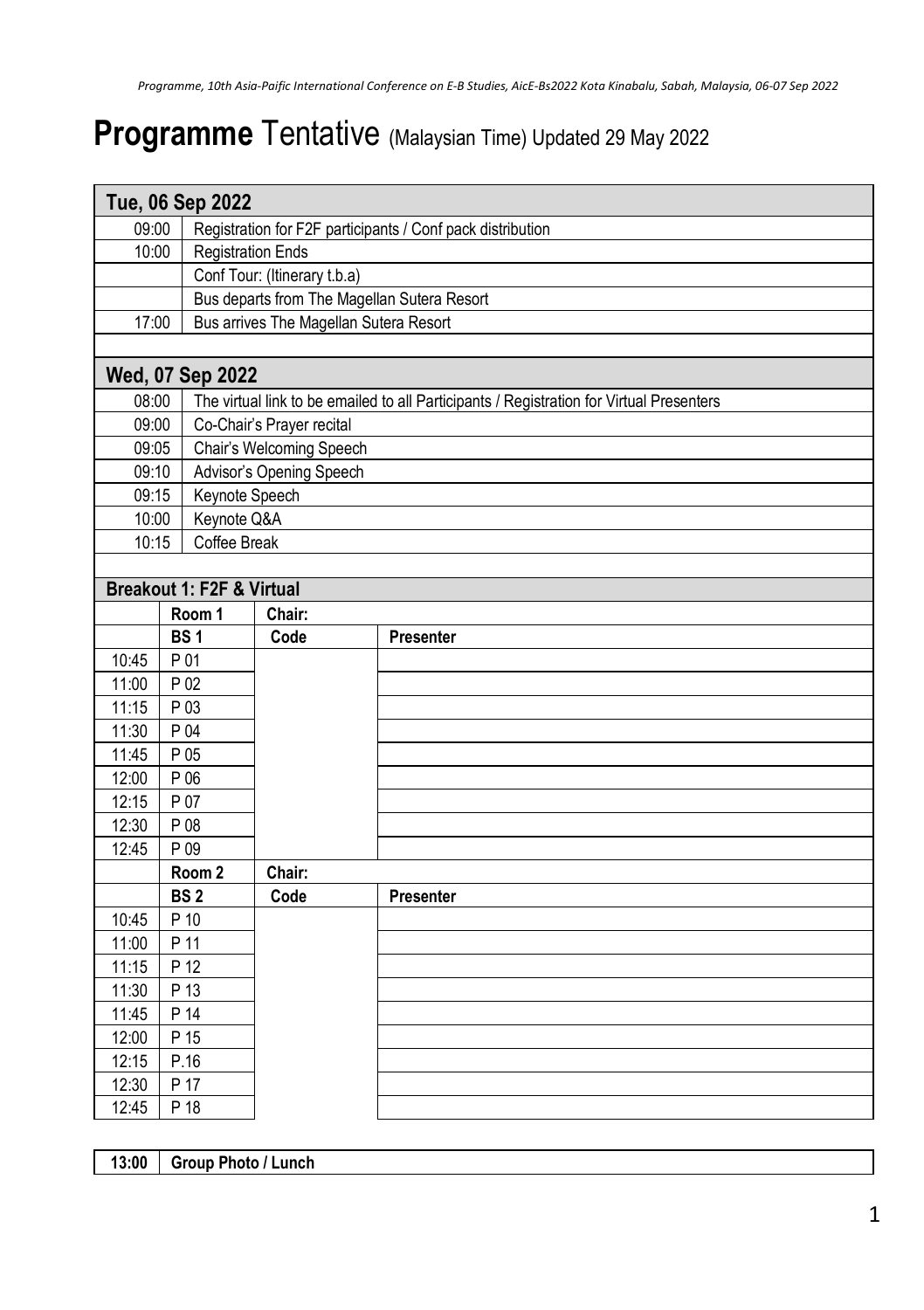| Breakout 2: F2F & Virtual |            |        |           |
|---------------------------|------------|--------|-----------|
|                           | Room 1     | Chair: |           |
|                           | <b>BS3</b> | Code   | Presenter |
| 14:00                     | P 19       |        |           |
| 14:15                     | P 20       |        |           |
| 14:30                     | P 21       |        |           |
| 14:45                     | P 22       |        |           |
| 15:00                     | P 23       |        |           |
| 15:15                     | P 24       |        |           |
| 15:30                     | P 25       |        |           |
| 15:45                     | P 26       |        |           |
| 16:00                     | P 27       |        |           |
|                           | Room 2     | Chair: |           |
|                           | <b>BS4</b> | Code   | Presenter |
| 14:00                     | P 28       |        |           |
| 14:15                     | P 29       |        |           |
| 14:30                     | P 30       |        |           |
| 14:45                     | P 31       |        |           |
| 15:00                     | P 32       |        |           |
| 15:15                     | P 33       |        |           |
| 15:30                     | P 34       |        |           |
| 15:45                     | P 35       |        |           |
| 16:00                     | P 36       |        |           |

## **16:15 Tea Break**

| Breakout 3: F2F & Virtual |                 |        |           |
|---------------------------|-----------------|--------|-----------|
|                           | Room 1          | Chair: |           |
|                           | <b>BS5</b>      | Code   | Presenter |
| 16:45                     | P 37            |        |           |
| 17:00                     | P 38            |        |           |
| 17:15                     | P 39            |        |           |
| 17:45                     | P 40            |        |           |
| 18:00                     | P 41            |        |           |
| 18:15                     | P 42            |        |           |
| 18:30                     | P 43            |        |           |
| 18:45                     | P 44            |        |           |
| 19:00                     | P 45            |        |           |
| 19:15                     | P 46            |        |           |
|                           | Room 2          | Chair: |           |
|                           | BS <sub>6</sub> | Code   | Presenter |
| 16:45                     | P 47            |        |           |
| 17:00                     | P 48            |        |           |
| 17:15                     | P 49            |        |           |